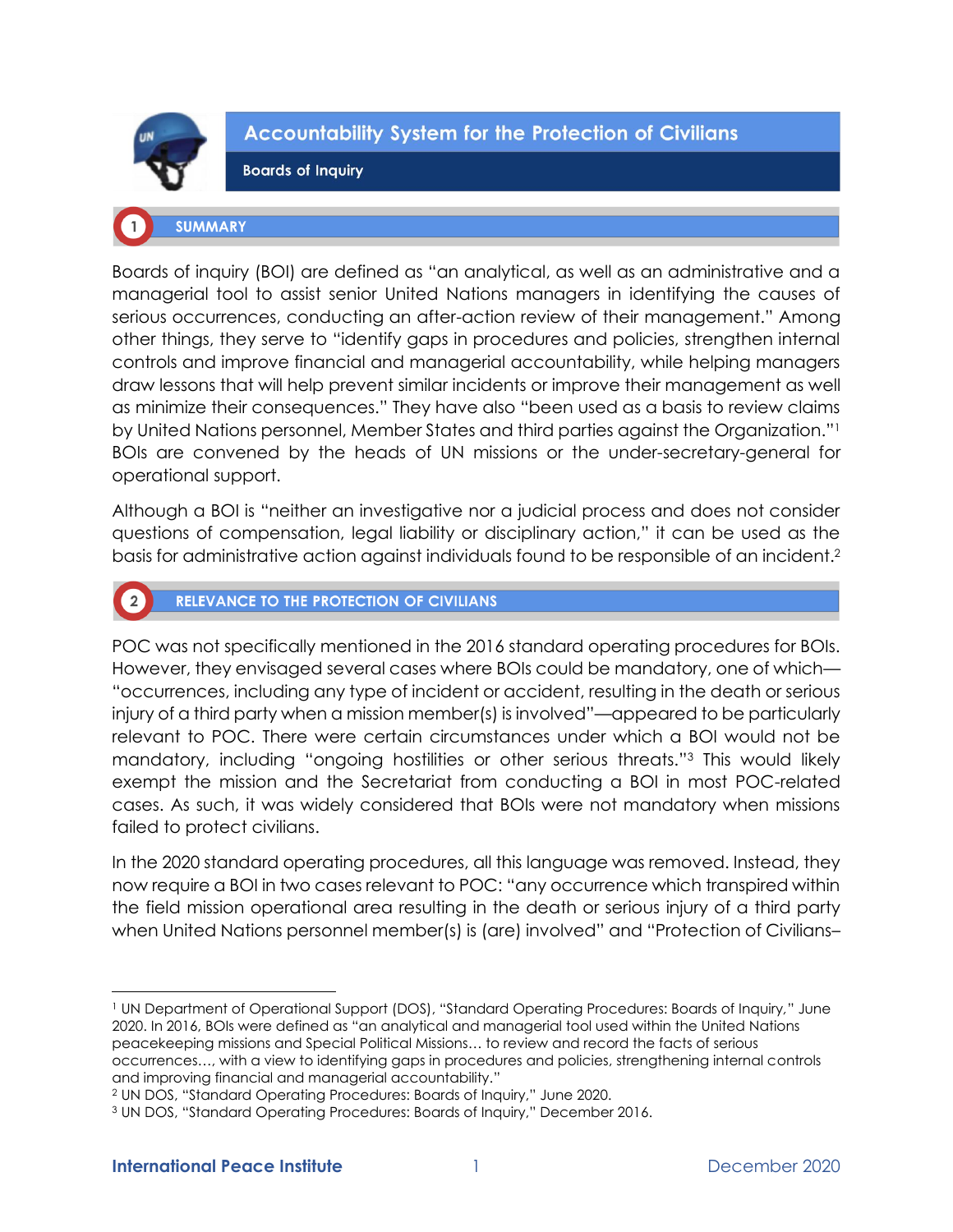related contravention of the Rules of Engagement or the Directive on the Use of Force."<sup>4</sup> The first case could apply in instances involving civilian deaths or serious injuries. The second case ensures that failures to comply with POC-specific directives will be investigated.

Because the 2020 standard operating procedures came into effect quite recently, it remains to be seen if these changes will help hold actors accountable for POC failures and gaps. However, BOIs are a well-established mechanism in missions, with a clear set of criteria and guidelines, and UN personnel are widely familiar with them. Recent practice suggests that BOIs are systematically used to investigate a variety of incidents and are increasingly used to look into the mission's responsibility for major POC incidents.

## **Examples**

UN headquarters set up a BOI to investigate incidents in the UN Mission in South Sudan's (UNMISS) POC camp in Malakal in February 2016, which resulted in the deaths of approximately 30 civilians and the injury of 123. Given that it was a high-profile case, an executive summary of the report was publicly released in a note to correspondents.<sup>5</sup>

BOIs have also been conducted following other POC incidents, including in the Democratic Republic of the Congo (Beni and Kamanyola) and Central African Republic (Alindao). Since most BOIs are confidential, the extent of their use following POC incidents and their impact is difficult to determine.

# **RULES, GUIDELINES, AND METHODOLOGY**

# **Governing rules**

The 2016 standard operating procedures on BOIs were revised in 2020. With this change, the head of mission (HOM) and the under-secretary-general of the Department of Operational Support (DOS) have the authority to convene a BOI, in coordination with other relevant structures in UN headquarters as needed. While HOMs and the undersecretary-general of DOS can convene a BOI in response to any incident they believe necessitates a review, it is mandatory for the under-secretary-general to convene a BOI in the following circumstances:

- 1. Any kind of occurrence resulting in the death or serious injury of a mission member, which transpired within the field mission operational area or during the victim's official travel;
- 2. Any occurrence which transpired within the field mission operational area resulting in the death or serious injury of a third party when a UN personnel member(s) is involved;

<sup>4</sup> UN DOS, "Standard Operating Procedures: Boards of Inquiry," June 2020.

<sup>5</sup> UN Secretary-General, "Note to Correspondents: Board of Inquiry Report on Malakal," August 5, 2016.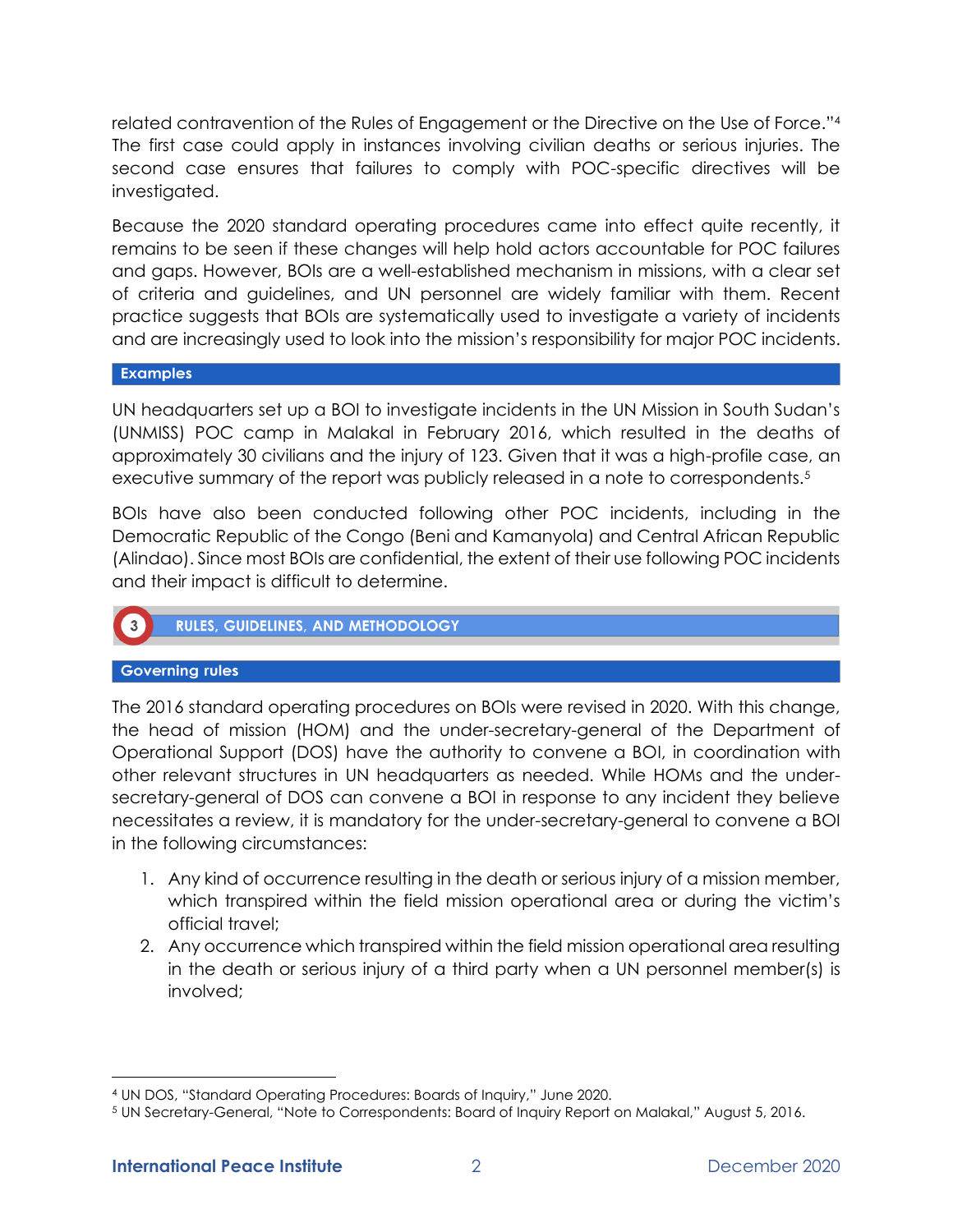- 3. Natural death of a field mission member which transpired within the field mission operational area or during the mission member's official travel outside the operational area that had been authorized by the Organization;
- 4. Occurrences involving UN aircraft irrespective of whether such occurrences resulted in death or injury;
- 5. The kidnapping or missing-in-action of UN personnel, irrespective of whether it resulted in death or injury;
- 6. The Protection of Civilians-related contravention of the Rules of Engagement or the Directive on the Use of Force;
- 7. Loss or damage to UNOE, assets, supplies and stores or other property (except property of personnel) in the amount of \$25,000 USD or more that cannot be ascribed to wear and tear;
- 8. Loss or damage to third party-owned property in the amount of \$10,000 USD or more when a mission member is involved; and
- 9. Loss or damage of contingent-owned equipment under certain circumstances.

In addition, HOMs can, at their discretion, or at the request of the under-secretarygeneral of DOS, "convene a BOI with respect to any occurrence that they consider warrants such review."

# **Process and functioning**

Following an incident, mission personnel are responsible for reporting the occurrence to officials and informing mission leadership. Incidents involving civilian personnel are reported to the chief security adviser or officer, incidents involving military personnel are reported to the military chief of staff, and incidents involving police personnel are typically reported to the chief of staff of UN police.

The fact-finding investigation commences within twenty-four hours of notification of the incident and is expected to be completed within one month. The purpose of the investigation is to collect and record all available evidence and documentation.<sup>6</sup> The investigation can take different forms and can be conducted by investigative bodies within the mission such as the special investigation unit, the force provost marshal office, or the internal investigations unit of UN police. Investigations conducted by joint protection teams, joint investigation teams, or joint evidence-gathering teams can also be considered to be "fact-finding investigations" within this framework. According to the 2020 standard operating procedures, "Particular attention should be given to ensure that information is collected from individuals who may be required to leave the mission area in the near term due to rotation, reassignment or repatriation. UN personnel, who are due to leave the mission area, may be required to remain in situ until their participation in the investigation has been completed."<sup>7</sup>

<sup>6</sup> Given the risks related to the high turnover and rotation of staff, UN personnel due to leave the mission area may be required to remain in-theater until their participation in the investigation has been completed. <sup>7</sup> UN DOS, "Standard Operating Procedures: Boards of Inquiry," June 2020.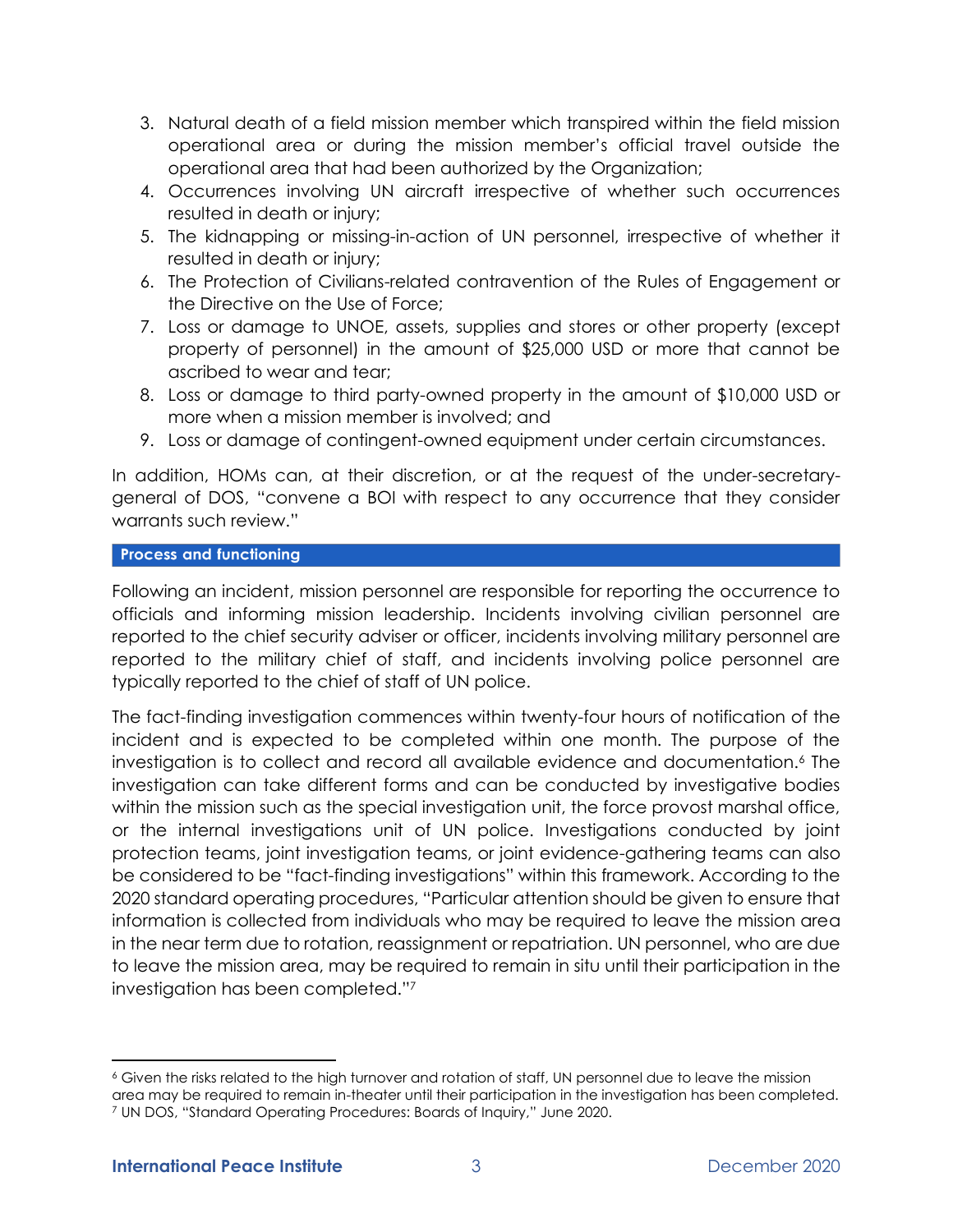The investigation report is then submitted to the HOM, concerned managers, and the BOI officer. The HOM decides whether a BOI should be established or if an HOM report is sufficient. Factors involved in determining whether a BOI should be established include:

- 1. The magnitude of the occurrence and its impact on the entity's operations, personnel morale, assets, and public image of the UN;
- 2. The possibility of systemic issues or policy gaps including in the occurrence; and
- 3. Individual responsibility or performance shortcomings.

Generally, BOIs are "reserved for more complex and high-profile cases, while the routine occurrences should be covered by HOM reports."

The BOI is convened after the preliminary investigation, within two weeks of the submission of the investigation report to the HOM. The HOM approves the order specifying the BOI's composition and deadline and the terms of reference specifying the facts to be investigated and the scope of the inquiry.

There are several iterations of drafting, with the final report reviewed by the Office of Legal Affairs, HOM, and the under-secretary-general of DOS. The BOI report should be finalized within sixty days after the initial fact-finding investigation report is received.

# **ANALYSIS**

While BOIs are only activated following specific incidents, they have come to be used for incidents of any kind and have thus become fairly common. Many personnel are aware of BOIs. Given that BOIs are activated by the HOM or the under-secretary-general, they can carry a lot of weight.

BOIs are prohibited from making recommendations on legal liability, compensation, and disciplinary action against individuals.<sup>8</sup> Given that they can be activated at the discretion of the HOM or under-secretary-general, their activation can be politicized. BOI findings are rarely public or transparent and are often kept confidential, even within the mission and the Secretariat.

Previously, BOIs used to be a joint DOS/DPO tool. However, the 2020 standard operating procedures make it clear that BOIs are to be activated by the HOM or DOS, with DPO having the lead on special investigations. Some interlocutors have highlighted that this structural change could weaken the visibility and weight of BOIs' findings for accountability purposes.

<sup>8</sup> Ibid.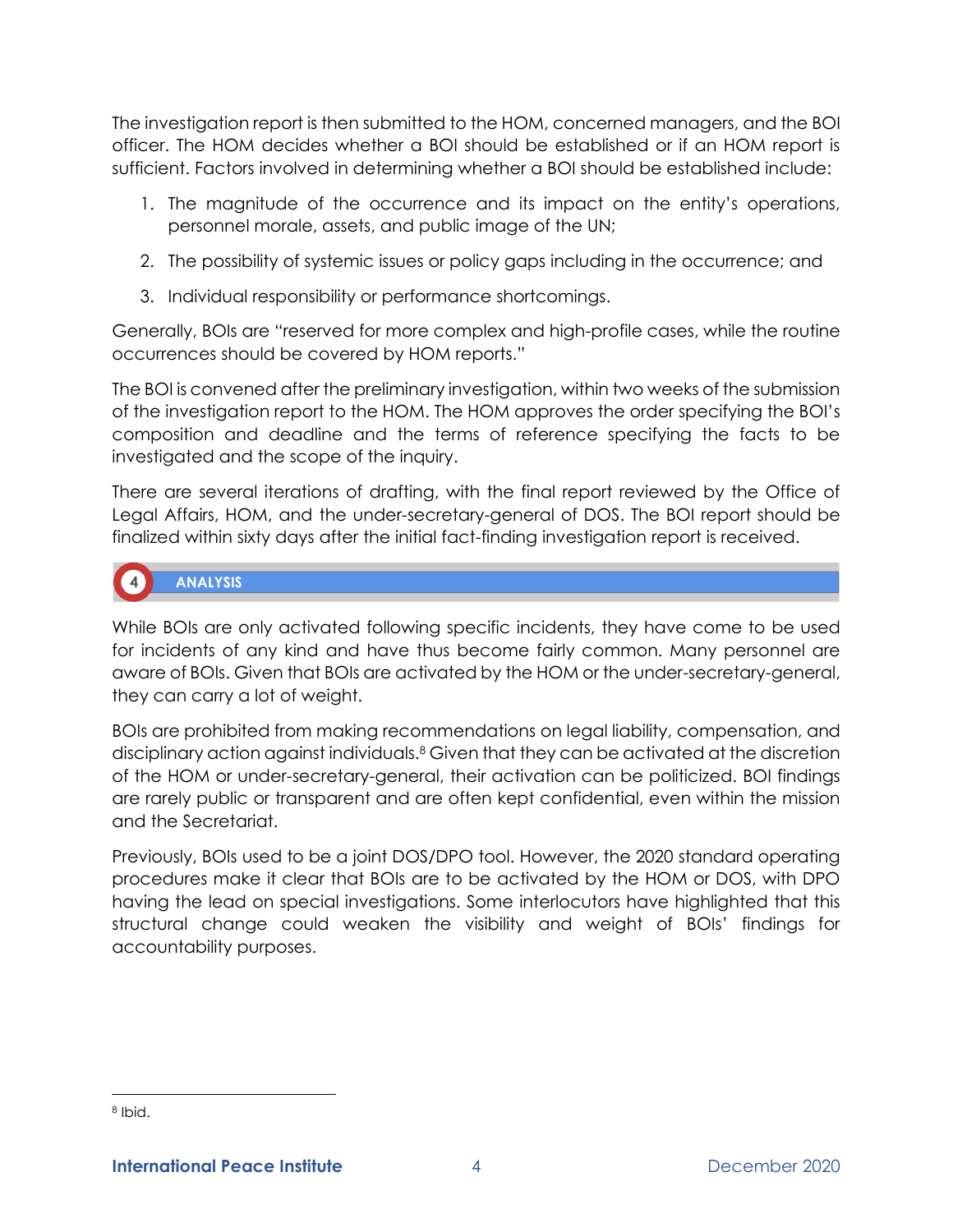# Timing

BOIs should be finalized around ninety days after the incident they are established to investigate (one month for the initial fact-finding investigation, two weeks to decide whether the incident necessitates a BOI, and sixty days to finalize the report). However, BOIs are often described as cumbersome because they require finding independent members within the mission or DOS and following a specific set of procedures.

| <b>Regular process</b>                      |                                                                                                  |
|---------------------------------------------|--------------------------------------------------------------------------------------------------|
| <b>Extraordinary measure after incident</b> | BOIs are activated in response to a single<br>incident to establish responsibility and<br>facts. |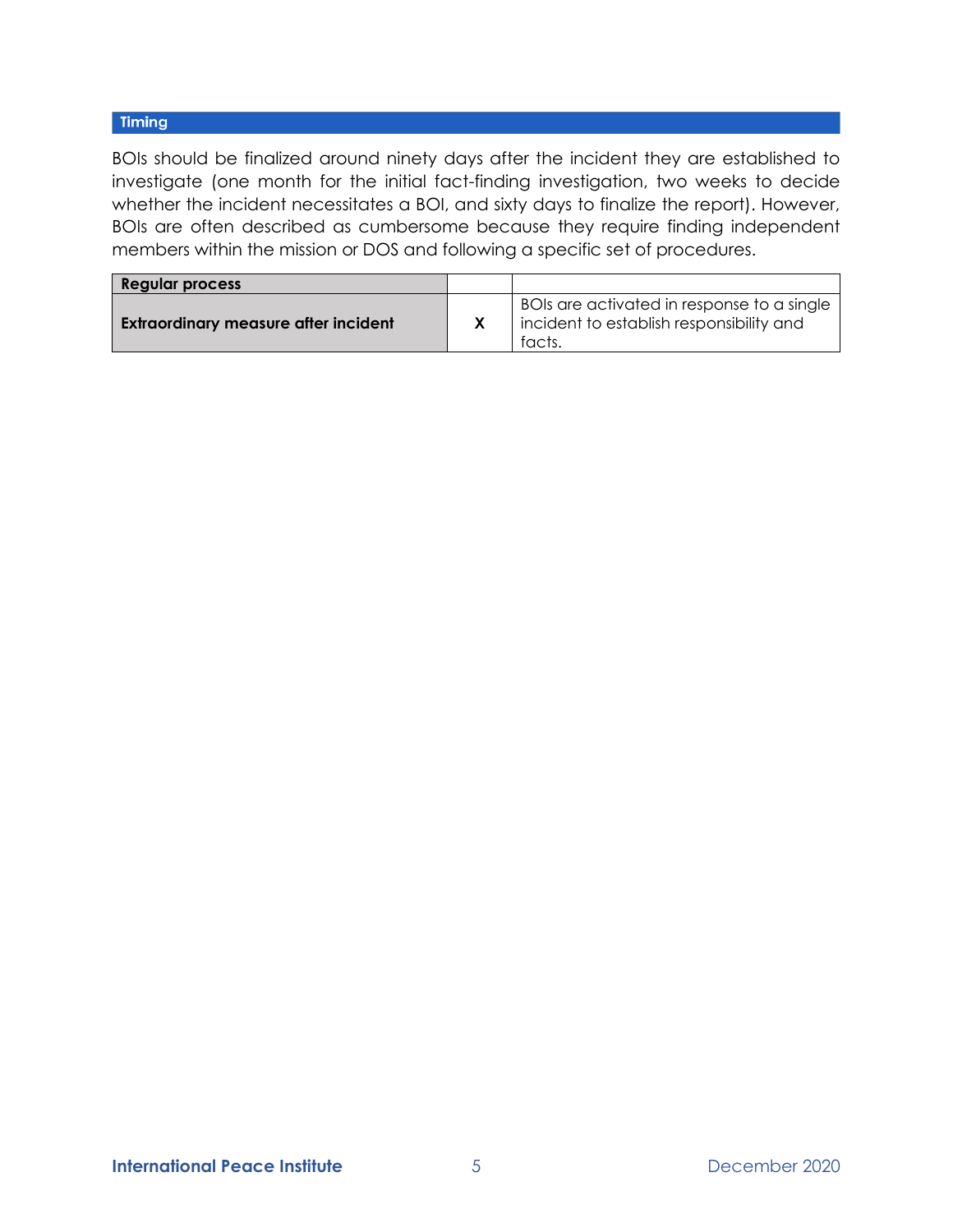#### **Actors and answerability structure**

BOIs seek to establish the circumstances and causes of incidents in the field to prevent similar incidents in the future. Since they are activated by either the Secretariat or the mission's senior management, BOIs serve as tools for the Secretariat and the mission to evaluate actors on the ground following specific incidents. When a BOI is not mandatory, the decision to establish a BOI could be subject to subjective and potentially political considerations.

| Held<br>accountable by                                |                 | <b>Individuals</b> | Unit            |        | <b>Mission</b> | Secre- | Contri-<br>buting         | <b>Security</b><br>Council/ | <b>Member</b>      | Population | Other |  |
|-------------------------------------------------------|-----------------|--------------------|-----------------|--------|----------------|--------|---------------------------|-----------------------------|--------------------|------------|-------|--|
|                                                       |                 |                    | <b>Military</b> | Police | Civilian       |        | tariat                    | countries                   | 5th Com-<br>mittee | states     |       |  |
| <b>Individuals</b>                                    |                 |                    |                 |        |                | X      | $\boldsymbol{\mathsf{X}}$ |                             |                    |            |       |  |
| Unit/<br>section/<br>component                        | <b>Military</b> |                    |                 |        |                | X      | $\boldsymbol{\mathsf{X}}$ |                             |                    |            |       |  |
|                                                       | Police          |                    |                 |        |                | X      | X                         |                             |                    |            |       |  |
|                                                       | <b>Civilian</b> |                    |                 |        |                | X      | $\boldsymbol{\mathsf{X}}$ |                             |                    |            |       |  |
| Mission                                               |                 |                    |                 |        |                | X      | $\boldsymbol{\mathsf{X}}$ |                             |                    |            |       |  |
| Secretariat                                           |                 |                    |                 |        |                |        |                           |                             |                    |            |       |  |
| Contributing<br>countries                             |                 |                    |                 |        |                | X      | X                         |                             |                    |            |       |  |
| <b>Member states</b>                                  |                 |                    |                 |        |                |        |                           |                             |                    |            |       |  |
| <b>Security Council/</b><br>5 <sup>th</sup> Committee |                 |                    |                 |        |                |        |                           |                             |                    |            |       |  |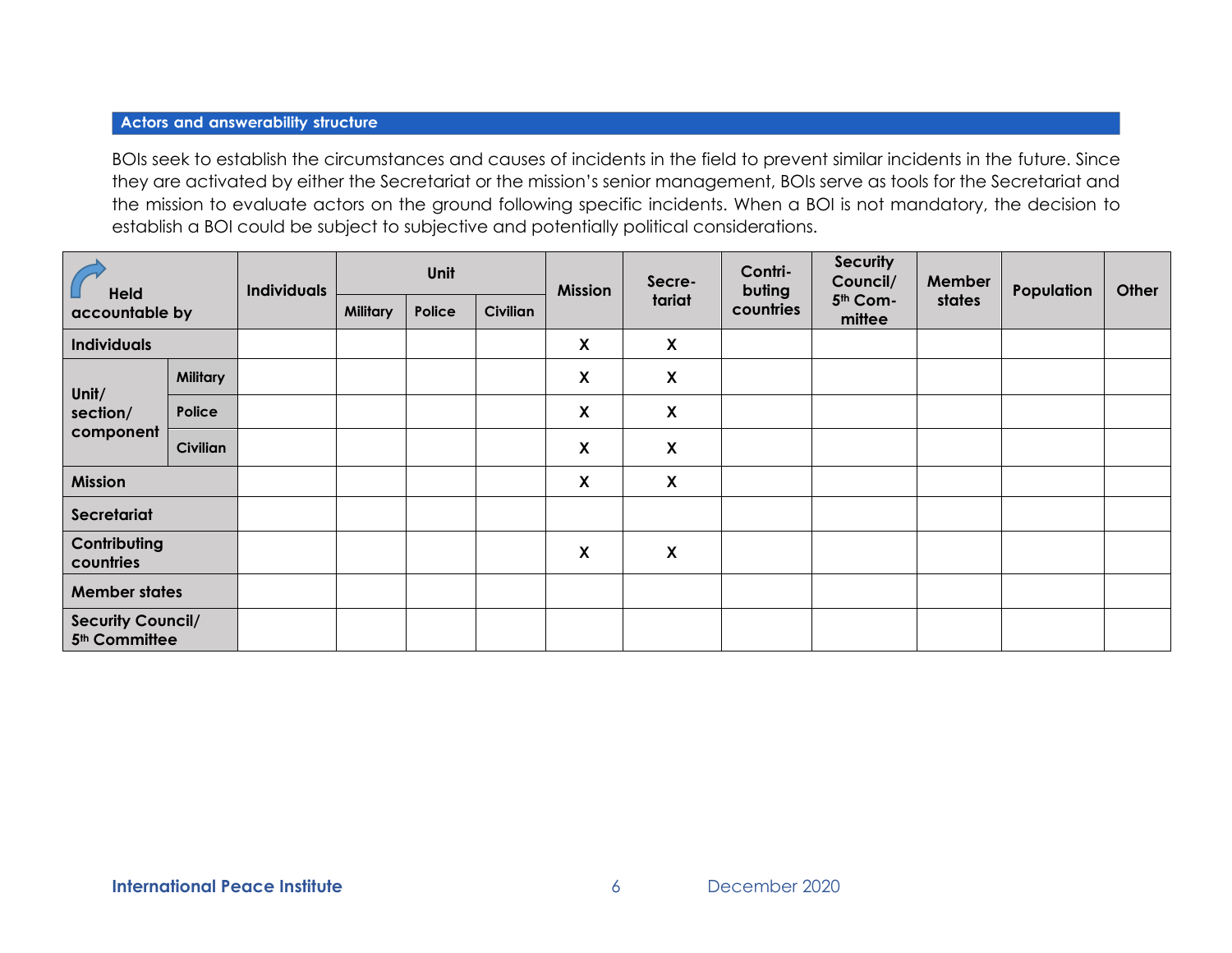#### Scope and objective

BOIs seek to identify the facts behind an incident to address gaps and prevent a similar incident from occurring. Recommendations are geared toward actions missions can take to address the underlying causes of the incident.<sup>9</sup>

| <b>Collect best</b><br>practices and<br>lessons learned | X | Over the course of the investigation, BOIs can identify<br>lessons learned and highlight good practices.                                                                                                                                                                        |
|---------------------------------------------------------|---|---------------------------------------------------------------------------------------------------------------------------------------------------------------------------------------------------------------------------------------------------------------------------------|
| <b>Track performance</b>                                | X | In determining the cause of an incident, BOIs can identify<br>human or mechanical performance issues, but they are<br>not a performance-monitoring tool, per se.                                                                                                                |
| <b>Establish facts and</b><br>circumstances             | X | BOIs seek to establish the facts and circumstances while<br>identifying the causes of incidents.                                                                                                                                                                                |
| <b>Establish</b><br>responsibility                      | X | While BOIs may determine responsibility for the incident,<br>they do not determine whether the actions of any<br>individual involved constituted misconduct. Furthermore,<br>board members are told to exercise caution in assigning<br>personal responsibility to individuals. |
| <b>Identify structural</b><br>and systemic issues       | χ | BOIs account for the possibility of systemic issues and<br>identify gaps in procedures and policies.                                                                                                                                                                            |

## **Type of accountability**

As an internal process, BOIs are considered to be an organizational tool that can contribute to performance accountability as they attempt to identify and address gaps that caused an incident and recommend corrective actions.

#### Outcome

BOIs are an essential accountability tool for the Secretariat and missions and can lead to various outcomes. Reports are usually confidential and remain internal, but in extreme circumstances, key findings can be made public. Recommendations can lead to corrective or remedial measures.

| <b>Disseminate and integrate</b><br>Learn<br>internally | X | BOI reports are considered confidential,<br>internal documents. Within missions, BOI<br>reports can be provided on a need-to-<br>know basis to entities involved, usually to<br>those that would be implementing or<br>affected by the recommendations. Upon<br>receipt of a BOI report by the under-<br>secretary-general of DOS, appropriate<br>structures within the UN Secretariat also<br>retain access to the BOI report, in its<br>entirety or in part, on a need-to-know<br>basis when there are issues that need to |
|---------------------------------------------------------|---|------------------------------------------------------------------------------------------------------------------------------------------------------------------------------------------------------------------------------------------------------------------------------------------------------------------------------------------------------------------------------------------------------------------------------------------------------------------------------------------------------------------------------|
|---------------------------------------------------------|---|------------------------------------------------------------------------------------------------------------------------------------------------------------------------------------------------------------------------------------------------------------------------------------------------------------------------------------------------------------------------------------------------------------------------------------------------------------------------------------------------------------------------------|

<sup>9</sup> According to the 2020 standard operating procedures, recommendations are supposed to meet SMART standards—specific, measurable, actionable, relevant, and time-bound. Ibid.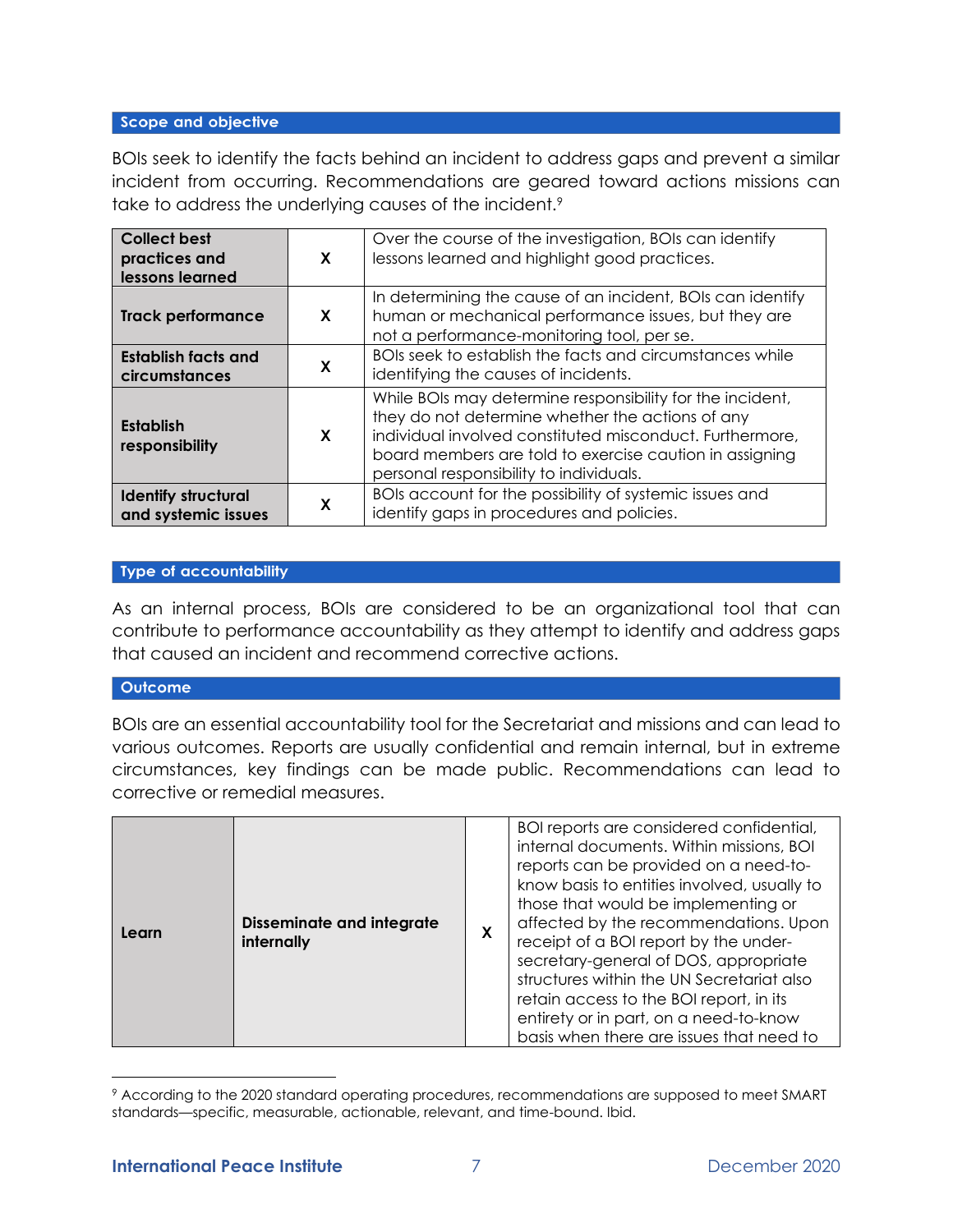|                                                 |                             |              | be addressed at UN headquarters. The<br>conduct and discipline team or focal<br>point receives access when alleged<br>misconduct becomes apparent.                                                                                                                                                                                                                                                                                                                                                                                                              |  |  |
|-------------------------------------------------|-----------------------------|--------------|-----------------------------------------------------------------------------------------------------------------------------------------------------------------------------------------------------------------------------------------------------------------------------------------------------------------------------------------------------------------------------------------------------------------------------------------------------------------------------------------------------------------------------------------------------------------|--|--|
|                                                 | <b>Account for publicly</b> | X            | Under rare circumstances, usually in high-<br>profile cases, an executive summary of<br>the key findings and recommendations<br>may be released publicly.                                                                                                                                                                                                                                                                                                                                                                                                       |  |  |
|                                                 | Improve internal processes  | X            | Findings can point to shortcomings that<br>call for a revision of internal processes.                                                                                                                                                                                                                                                                                                                                                                                                                                                                           |  |  |
| Correct<br>Inform the selection of<br>personnel |                             | $\mathbf{x}$ | Depending on the incident under review,<br>troop- and police-contributing countries'<br>contingents may be held accountable<br>via administrative action for their failure<br>to adequately carry out mandated tasks<br>and protect civilians. For example, the<br><b>BOI</b> established for incidents that<br>occurred at the POC site in South Sudan<br>in February 2016 recommended that<br>"decisive action should be taken to hold<br>the [troop-contributing country]<br>contingents accountable, up to<br>repatriating Commanders and / or<br>Units."10 |  |  |
| <b>Sanction</b>                                 | <b>Recommend sanctions</b>  |              | While a BOI may serve as the basis for<br>administrative action, board members<br>"shall be particularly careful in<br>apportioning personal responsibility for<br>the occurrence" and are prohibited from<br>making recommendations on<br>compensation, disciplinary action, or<br>legal liability. <sup>11</sup>                                                                                                                                                                                                                                              |  |  |
|                                                 | <b>Establish incentives</b> |              |                                                                                                                                                                                                                                                                                                                                                                                                                                                                                                                                                                 |  |  |

#### Independence and impartiality

All members of BOIs serve in their individual capacity and are trusted to remain independent and impartial, and potential conflicts of interest are considered when selecting board members. Board members are mission personnel selected from a roster, but a mission may request that the under-secretary-general of DOS appoint external members.

As described above, BOIs are convened by the HOM or the under-secretary-general of DOS. While there are mandatory circumstances in which a BOI needs to be convened, there is only an obligation to consider POC incidents when there is an apparent

<sup>10</sup> UN Secretary-General, "Note to Correspondents: Board of Inquiry Report on Malakal," August 5, 2016.

<sup>11</sup> UN DOS, "Standard Operating Procedures: Boards of Inquiry," June 2020.